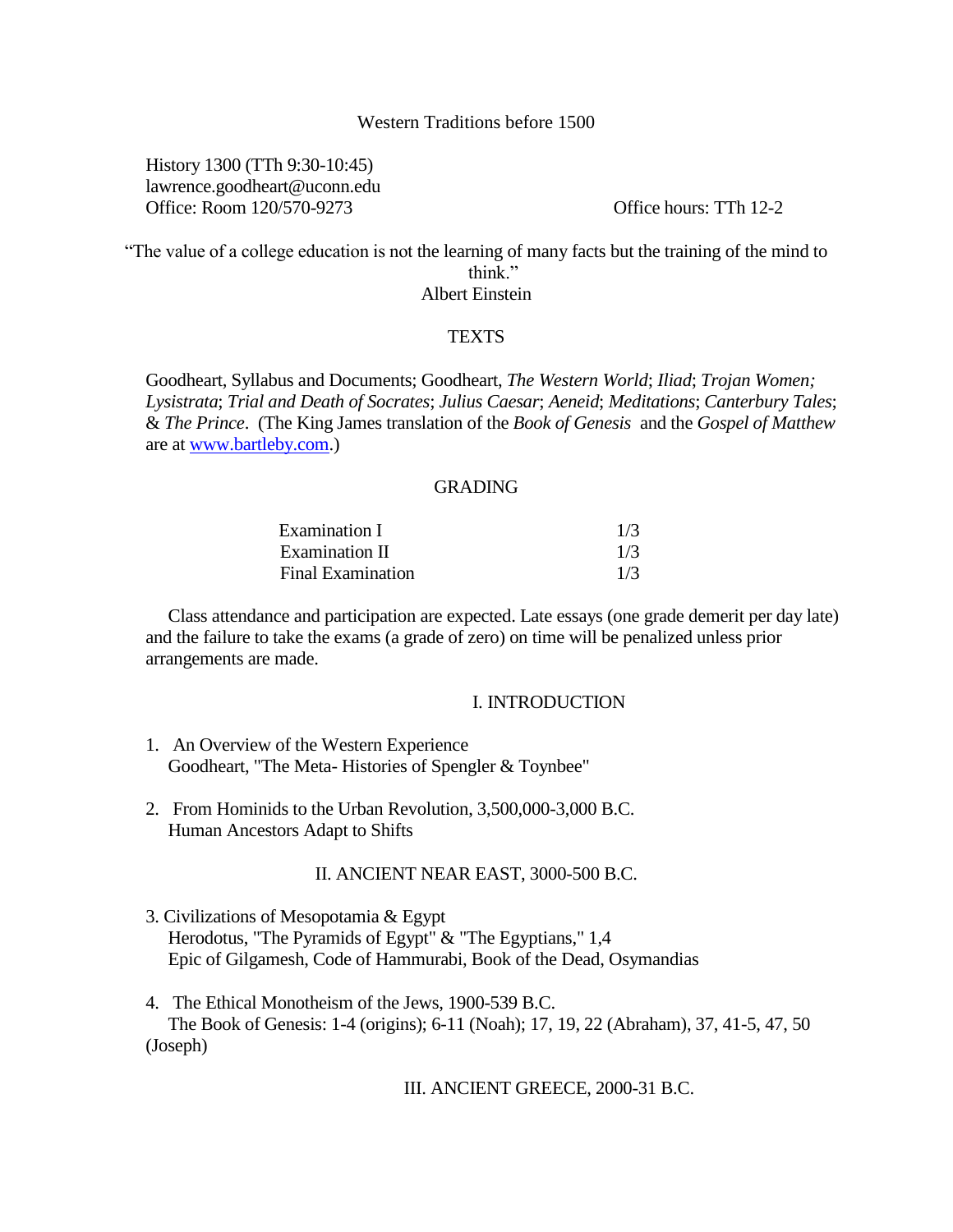5. Minoan Grandeur, 2000-1400 B.C.; Mycenaean Era, 1600-1200 B.C; and Dark Age, 1100- 750 B.C.

Homer, *Iliad*: chapters I, XIX, XXII

- 6. Archaic Period (750-500 B.C.) & Persian War (490-479 B.C.) Plutarch, "Growing Up Spartan" & "Solon and Democracy," 7, 11 Herodotus, "Thermopylae," 14; Persian Invasion
- 7. Classical Era, 500-323 B.C.: Tragedy Aristotle, "The Nature of Tragedy," 18 Euripides, *Trojan Women*
- 8. Classical Era: Athenian Democracy & Comedy Aristotle, "The Birth of Athenian Democracy," 21 Aristophanes, *Lysistrata* Medea Bemoans the Condition of Women; Spartan Women
- 9. Classical Era: Peloponnesian War (431-404 B.C) & Socratic-Platonic Philosophy Thucydides, "Pericles' Funeral Oration," 27 Plato, "The Simile of the Cave," 35 Plato, *Trial and Death of Socrates*: "Apology," "Phaedo" (114-5)

10. Alexander the Great (356-323 B.C.), Hellenistic Age (323-31 B.C.), & Aristotelian Philosophy

> Aristotle, "The Golden Mean" & "The Best Political Constitution," 44, 49 Desmothenes on Philip; Plutarch on Archimedes; Sculpture

11. Exam I

### IV. ANCIENT ROME, 753 B.C.-476 A.D.

12. Rise of the Roman Republic, 753-133 B.C. Livy, "Romulus and Remus" & "Hannibal Crosses the Alps," 54, 70 Polybius, "A Greek Analyzes the Roman Constitution" & "The Greek Phalanx vs. the Roman Legion," 57, 64 Plutarch, "A Tough Slave Master," 68 A Woman's Uprising in Republican Rome; *Julius Caesar*, 26-7, 61 Plutarch Describes a Roman Triumph

13. Decline of the Republic: Gracchan Reforms to the First Triumvir, 133-53 B.C. Lucretius, "Atomic Theory in Antiquity," 76 Plutarch, "Spartacus Leads a Slave Revolt," 82 Civil Wars of the Late Roman Republic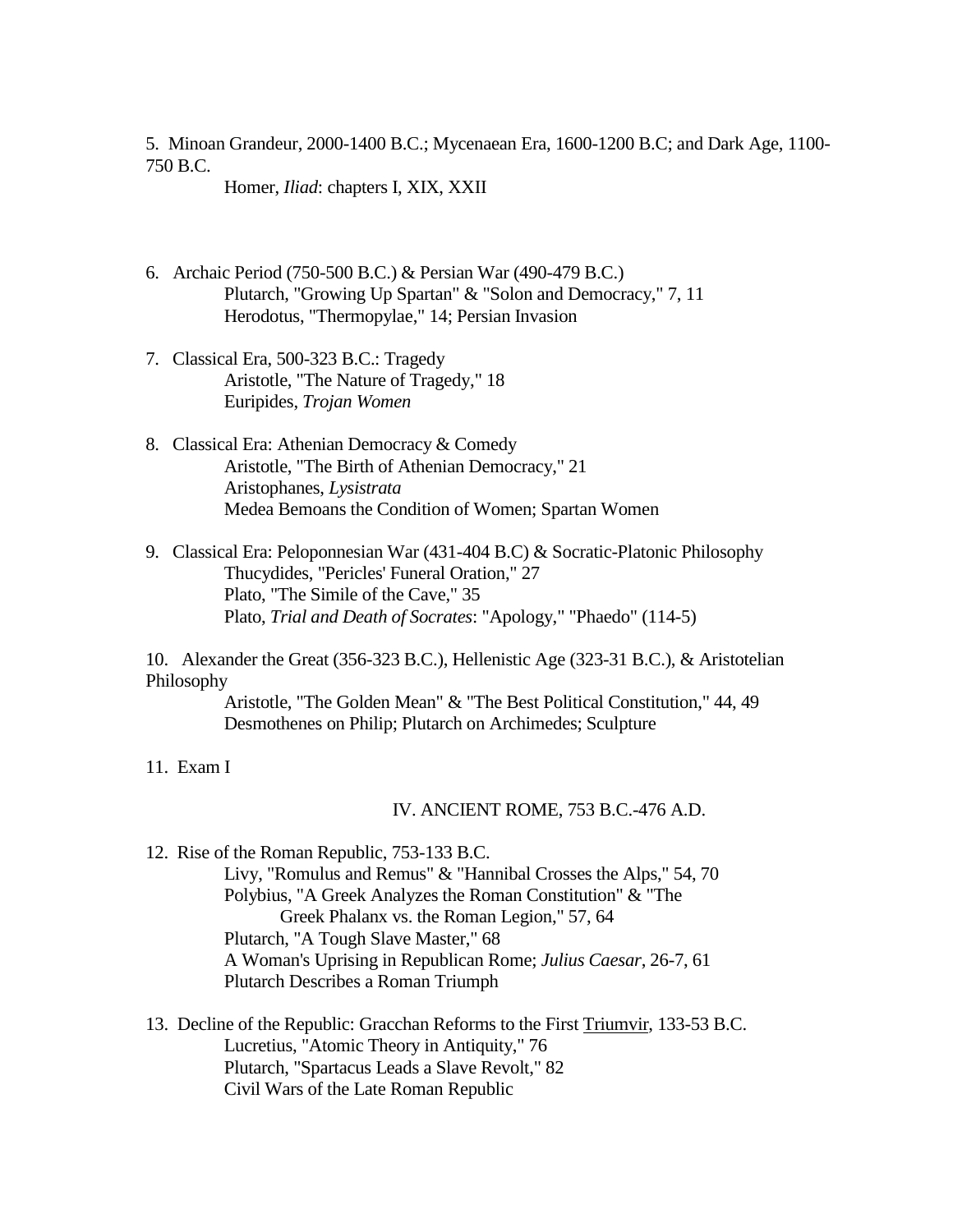- 14. Collapse of the Republic: Julius Caesar to the Battle of Actium, 52-31 B.C. Shakespeare, *Julius Caesar* (1599): video - Act III Plutarch, "Cleopatra's Suicide," 88
- 15. Augustan Principate, 27 B.C.-14 A.D. Cassius Dio, "The Powers of the Roman Emperor," 90 Virgil, *The Aeneid*: I, II, IV, VI
- 16. The Pax Romana & Rise of Christianity, 27 B.C.-180 A.D. Tacitus, "Nero and the Burning of Rome" & "The Jews," 94, 98 *Gospel According to Matthew,* 1-8, 22-28; and Bar-Kochba Rebellion; Rulers; & Vesuvius
- 17. Stoicism Seneca, "Should a Philosopher withdraw from the World?" 103 *Gladiator* (video): Aurelius Wages War Aurelius, *Meditations*, 1, 2, 4, 12
- 18. Imperial Overstretch & Triumph of Christianity (180-476 A.D.) Ammienus Marcellinus, "The Battle of Adrianople," 107 St. Augustine, "St. Augustine Describes His Conversion," 111 Nicene Creed (325 A.D.)

V. EARLY MIDDLES AGES, 476-1000 A.D.

- 19. Early Medieval Culture (Latin West & Byzantium), 476-750 A.D. Gregory of Tours, "The Life of Clovis," 114 Anonymous [Beowulf], "Anglo-Saxon Heroism," 120 Justinian, "Sexual Harassment in Ancient Rome," 129 Byzantium
- 20. Rise of Islam, Holy Roman Empire & Feudalism, 570-1000 A.D. The Koran: "The Believer's Duties," 131 Einhard, "The Emperor Charlemagne," 136 Life of Charlemagne
- 21. Exam II

# VI. HIGH MIDDLES AGES, 1OO0-1350 A.D.

22. Economic Revival & The Roman Catholic Church Boniface VIII, "The Superiority of Spiritual Authority," 144 Anonymous, "The Death of Roland," 147 Francis of Assisi, "In Praise of God's Creation," 154 Medieval Trade Routes, Early Medieval Merchant, Marx & Engels, Pope Urban II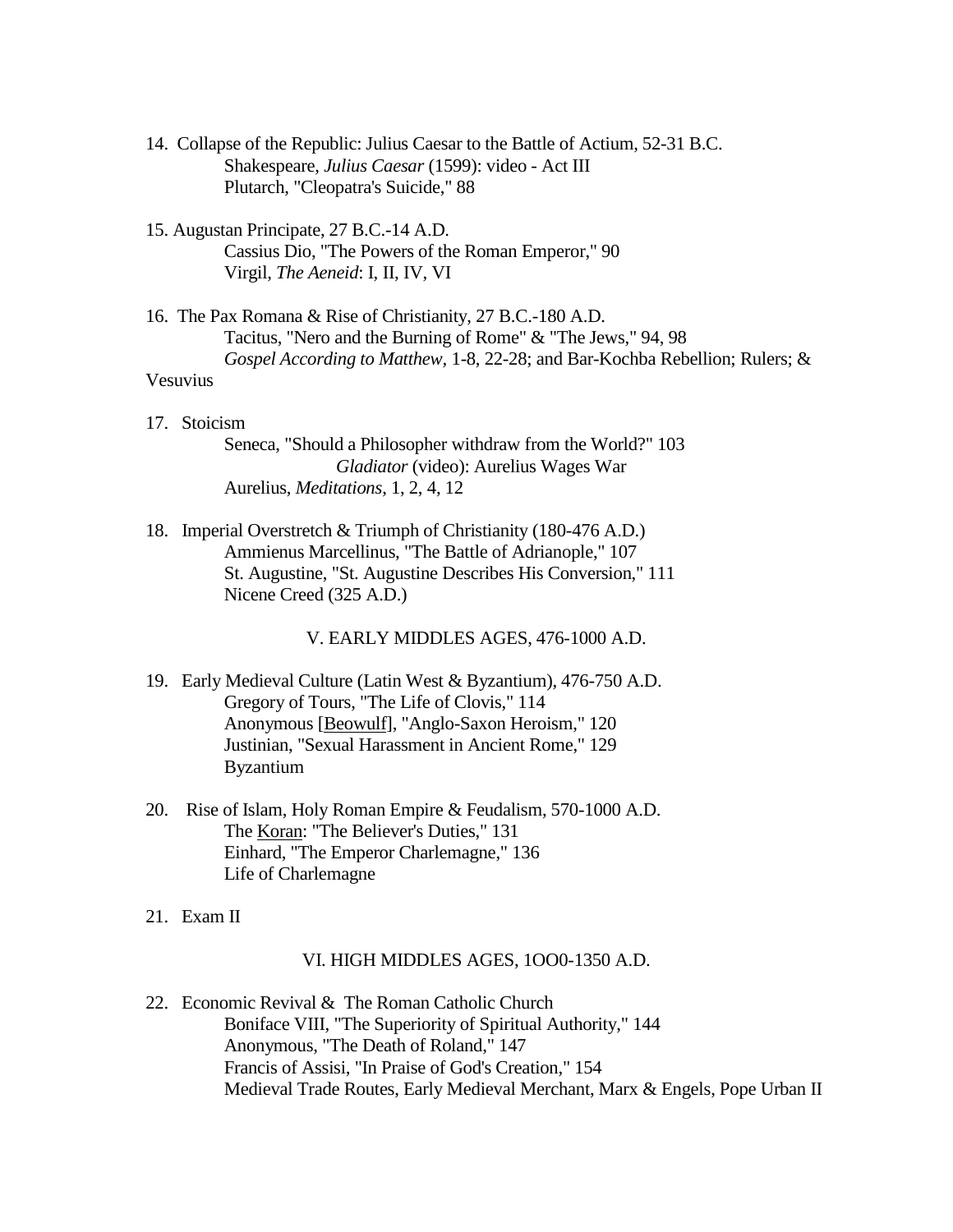23. The Nation-State & Cultural Resurgence Abelard, "Forbidden Love and Its Punishment," 156 Aquinas, "Proofs of God's Existence," 167 Dante Alighieri, "Dante Begins His Journey," 176 Magna Carta (1215), Philip II Augustus

# VII. EUROPE IN TRANSITION, 1350-1513

- 24. The Long 14th-Century: A Time of Troubles Shakespeare, Henry V (video): Battle of Agincourt (1415) Boccaccio, "The Black Death," 182 Joan of Arc Refuses to Recant
- 25. Mariolatry, Misogyny, and Medieval Women Christine de Pizan, "In Defense of Women," 191 Chaucer, Canterbury Tales (1380-1395), "Wife of Bath," 1-2, 15-16, 103-125 Castiglione, "What Women Want," 204 Gothic Cathedral
- 26. Renaissance Humanism and Technological Innovation Castiglione, "The Ideal Courtier and Ideal Court," 207 Mirandola, "The Dignity of Man," 213 Erasmus, "The Unity of Classical and Christian Learning," 218
- 27. Italian Civic Chaos & Raison D'etat Machiavelli, The Prince (1513): chapters V, VI, XVII, XVIII, XXV, XXVI

# VIII. THE ATLANTIC WORLD

28. Western Imperialism, Genocide, & Atlantic Slave Trade Columbus, "Letter on Discovery of the New World," 223 Spain Banished the Jews (1492); Marx & Engels

Final Exam History 1300 – TBA